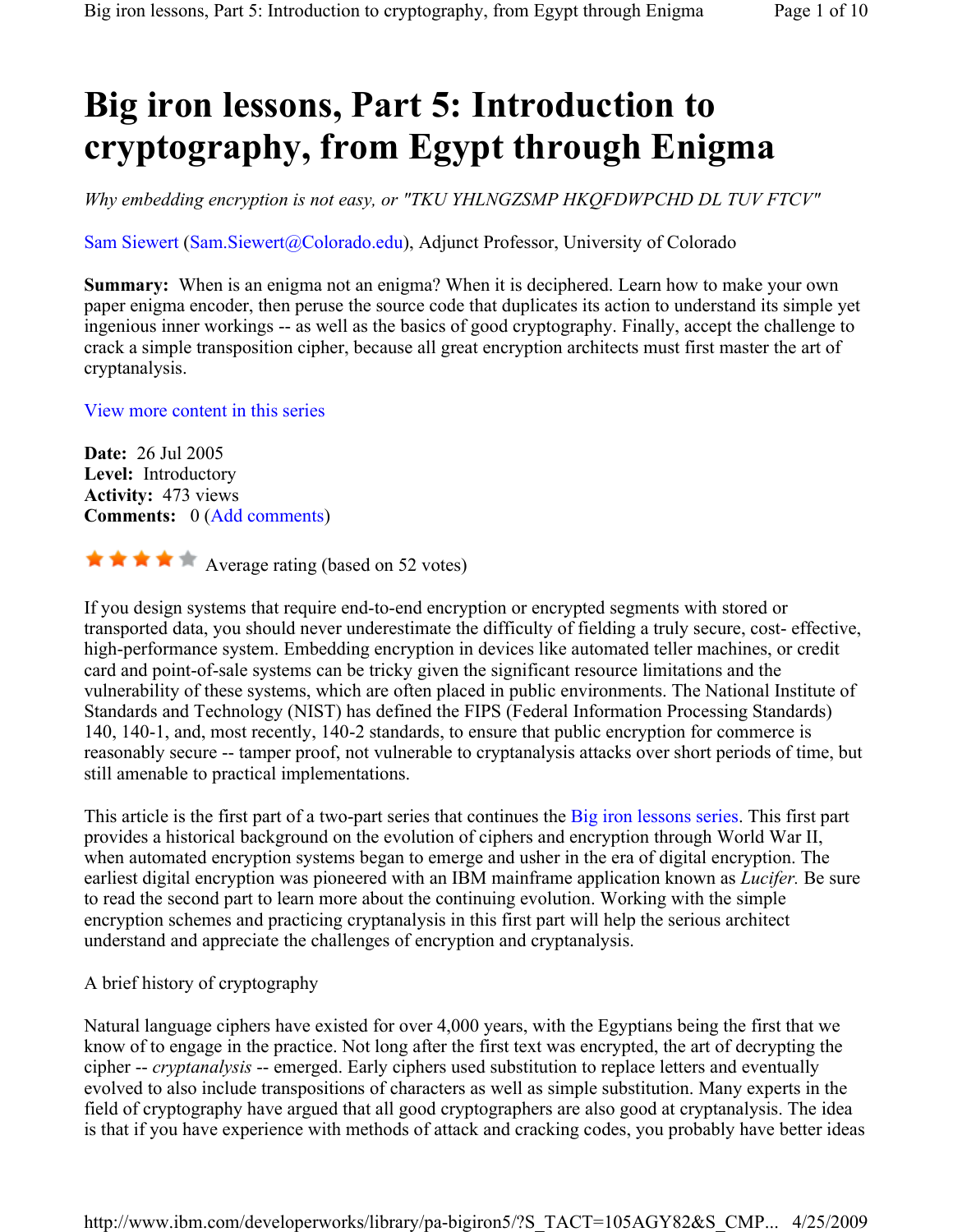on how to construct codes that can't be cracked.

Radio communications that could be intercepted and the widespread battlefields of World War II brought about electronic eavesdropping and cryptography as a defensive measure to protect critical battlefield communications. The Enigma cryptography machine is the most famous part of this story, and the episode led to fame for Alan Turing, one of the key cryptanalysts who helped crack the Enigma code. Enigma used a series of rotors providing automated substitution and transposition of a series of input characters. (While Turing's work in Britain deciphering Enigma helped bring him fame, many historians also note that much of the work was done by early cryptanalysis in Poland. The Polish were able to capture an Enigma machine, which was also very critical to the code-breaking task. See Resources for Tony Sale's account and this part of the story.)

Cryptography as a strategic weapon

The emergence of Enigma, along with the success of codebreaking and use of ciphers in World War II by the Allies, caused the U.S. government to consider encryption mechanisms and secure signaling to be vital to security. This lead to the 1947 Central Intelligence Act and the secret creation of the NSA (National Security Agency) by President Truman in 1952. Whitfield Diffie and Susan Landau describe the NSA: "From its creation the new organization sought to capture control of all cryptographic and cryptanalytic work within the United States. Overall, this effort was remarkably successful." (Diffie and Landau give an excellent history of government policy related to encryption in their book, Privacy on the Line; see Resources for a link.)

# Is strong encryption a right?

Philip Zimmermann, inventor of PGP (Pretty Good Privacy) believes strong encryption should be available to all. Zimmermann was under investigation by the U.S. government for over three years after PGP was posted to the Internet. PGP is now distributed by MIT and requires acceptance of a license agreement and U.S. or Canadian citizenship. The U.S. government felt that the posting violated the laws preventing export of munitions. The PGP encryption algorithm is a public key encryption scheme providing both privacy and message authentication.

The stance that encryption methods are weapons, along with the accompanying control on export of computers capable of such encryption, remained in effect until only recently. Given that Enigma gave the Germans a huge advantage of secure surprise attack until its encoding was laboriously cracked, this attitude makes sense. Phil Zimmerman, creator of PGP (Pretty Good Privacy), challenged the U.S. policies limiting use of strong encryption by providing PGP as freeware. Mr. Zimmerman felt that a citizen's right to privacy warranted availability of strong encryption and further felt that much of the encryption available prior to PGP was "snake oil" -- encryption not strong enough to be trusted. (Find more detail on PGP, its status today, and how it works in the continuation of this series.)

One example seems to prove that Zimmerman's scorn for pre-PGP encryption was justified. Early versions of UNIX® used a password encryption scheme based on Enigma -- yes, the same Enigma whose coding was broken in World War II! This remained the case until the release of AT&T UNIX Version 7 in 1978, when  $\text{crypt}(1)$  was upgraded to  $\text{crypt}(3)$ , based on the stronger DES (Date Encryption Standard).

# A simple Enigma cipher

Many variations of the basic Enigma machine exist. The simplest involves three encoding rotors, an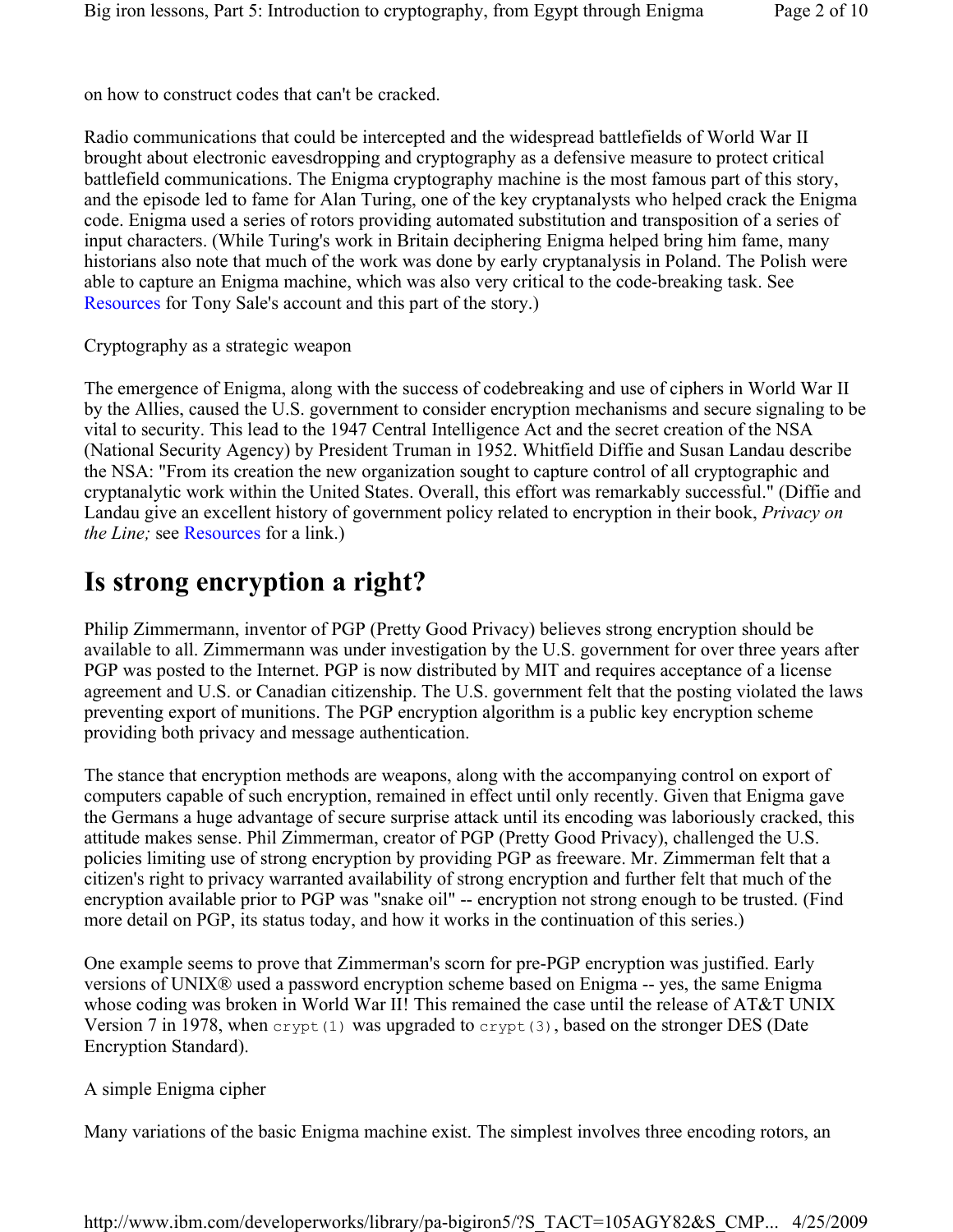input panel, and a reflector panel. The Paper Enigma machine is a fun way to explore encryption concepts and can be downloaded, printed, and cut up to make a hand-operated encoder (see the Resources section below for a link to the Paper Enigma Web site).

The C code in Listing 1 provides the same functionality, based on the same configuration, as the Paper Enigma. I was able to write the code easily after coming to understand Enigma using the paper version. Try the paper machine, and then compare it to the code to gain an appreciation for encryption and to understand how even a simple scheme becomes computationally complex. The example below can encipher or decipher the same example text as the paper machine, but also provides for encryption of files.

#### Listing 1. Simple three-rotor Enigma encryption

```
#include "stdio.h" 
#include "unistd.h" 
// Enigma3 
// 
// Simple C implementation to automate the 3 rotor enigma based upon 
the Paper Enigma 
// Machine by Michael Koss found at http://mckoss.com/Crypto/Enigma.htm 
// 
// Will make on Linux, Windows cygwin, or MacOS 
#define ALPHA_SIZE 26 
#define ALPHA_BASE (int)('A') 
char inputFile[80]="Unspecified"; 
char outFile[80]="Unspecified"; 
char demoString[]="QMJIDO MZWZJFJR";
char demoEncode[]="ENIGMA REVEALED";
char plainTextLine[256];
char cipherTextLine[256];
typedef struct 
{ 
      char leftChar; 
      char rightChar; 
} cipherPair_t; 
typedef struct 
{ 
      int inPos; 
     int outPos; 
} refMap_t; 
cipherPair_t rotorOne[]={ 
      {'A', 'E'}, {'B', 'K'}, {'C', 'M'}, {'D', 'F'}, 
      {'E', 'L'}, {'F', 'G'}, {'G', 'D'}, {'H', 'Q'}, 
      {'I', 'V'}, {'J', 'Z'}, {'K', 'N'}, {'L', 'T'}, 
      {'M', 'O'}, {'N', 'W'}, {'O', 'Y'}, {'P', 'H'}, 
      {'Q', 'X'}, {'R', 'U'}, {'S', 'S'}, {'T', 'P'}, 
      {'U', 'A'}, {'V', 'I'}, {'W', 'B'}, {'X', 'R'}, 
      {'Y', 'C'}, {'Z', 'J'} 
};
```
http://www.ibm.com/developerworks/library/pa-bigiron5/?S\_TACT=105AGY82&S\_CMP... 4/25/2009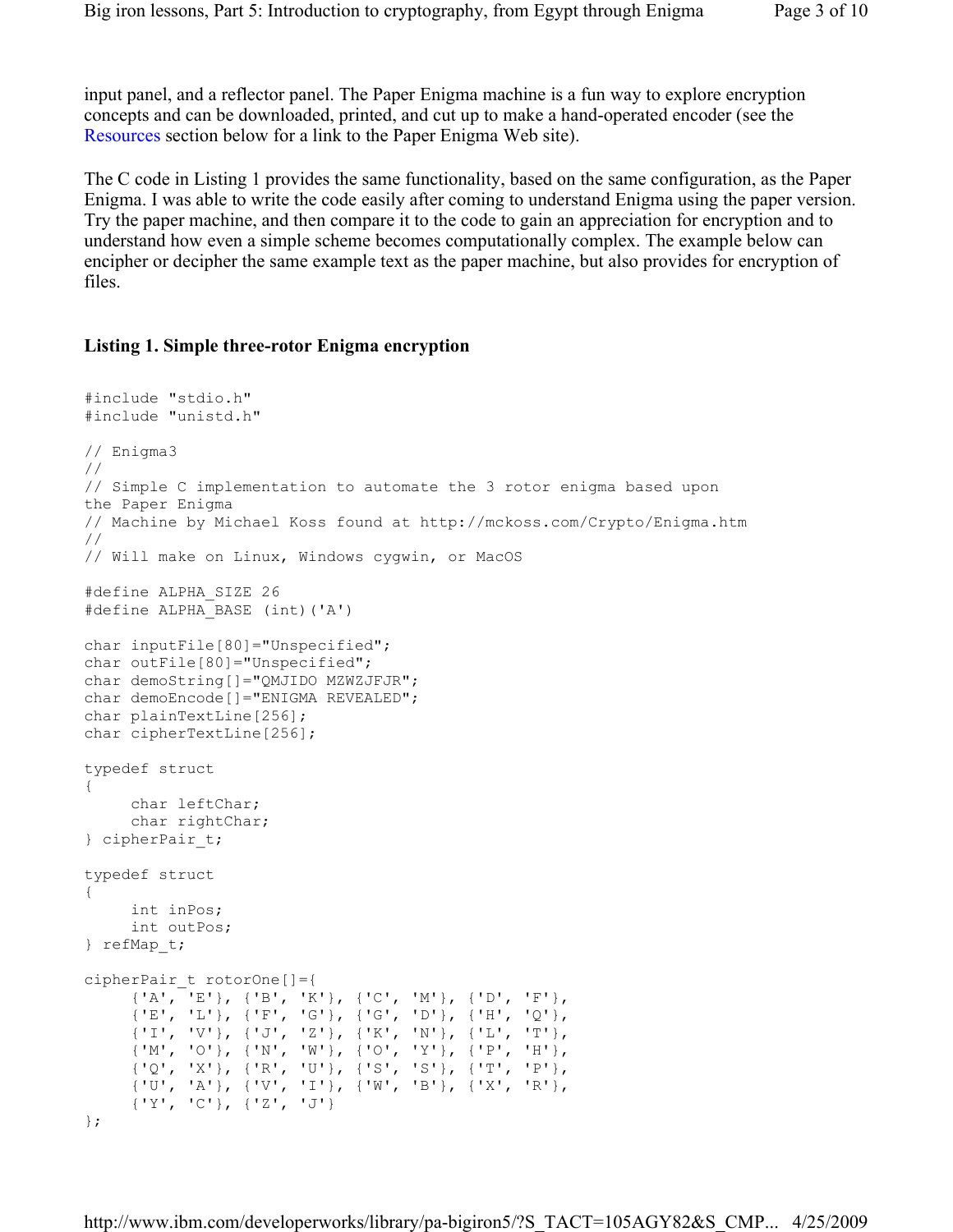```
cipherPair_t rotorTwo[]={ 
      {'A', 'A'}, {'B', 'J'}, {'C', 'D'}, {'D', 'K'}, 
      {'E', 'S'}, {'F', 'I'}, {'G', 'R'}, {'H', 'U'}, 
      {'I', 'X'}, {'J', 'B'}, {'K', 'L'}, {'L', 'H'}, 
      {'M', 'W'}, {'N', 'T'}, {'O', 'M'}, {'P', 'C'}, 
      {'Q', 'Q'}, {'R', 'G'}, {'S', 'Z'}, {'T', 'N'}, 
      {'U', 'P'}, {'V', 'Y'}, {'W', 'F'}, {'X', 'V'}, 
      {'Y', 'O'}, {'Z', 'E'} 
cipherPair_t rotorThree[]={ 
      {'A', 'B'}, {'B', 'D'}, {'C', 'F'}, {'D', 'H'}, 
      {'E', 'J'}, {'F', 'L'}, {'G', 'C'}, {'H', 'P'}, 
      {'I', 'R'}, {'J', 'T'}, {'K', 'X'}, {'L', 'V'}, 
      {'M', 'Z'}, {'N', 'N'}, {'O', 'Y'}, {'P', 'E'}, 
      {'Q', 'I'}, {'R', 'W'}, {'S', 'G'}, {'T', 'A'}, 
      {'U', 'K'}, {'V', 'M'}, {'W', 'U'}, {'X', 'S'}, 
      {'Y', 'Q'}, {'Z', 'O'} 
refMap_t reflectorMap[]={ 
     {0, 24}, {1, 17}, {2, 20}, {3, 7},<br>{4, 16}, {5, 18}, {6, 11}, {7, 3},
           {4, 16}, {5, 18}, {6, 11}, {7, 3}, 
     \{8, 15\}, \{9, 23\}, \{10, 13\}, \{11, 6\}, {12, 14}, {13, 10}, {14, 12}, {15, 8}, 
      {16, 4}, {17, 1}, {18, 5}, {19, 25}, 
      {20, 2}, {21, 22}, {22, 21}, {23, 9}, 
      {24, 0}, {25, 19} 
char refString[]="ABCDEFGDIJKGMKMIEBFTCVVJAT";
int findMatch(cipherPair t *cmap, char inChar)
      int idx; 
      for(idx=0;idx %lt; ALPHA_SIZE;idx++) 
      { 
         if(cmap[idx].rightChar == inChar) 
            break; 
      } 
      return idx; 
int findDist(char pos1, char pos2) 
    if(pos2 > pos1) return (pos2 - pos1); 
     else 
        return ((ALPHA_SIZE - pos1) + pos2);
```

```
int main( int argc, char *argv[] ) 
{ 
      int demoRun=0; 
      int dbgOn=0, foundEnd=0; 
      FILE *fpIn, *fpOut; 
      int lineSz=128; 
      int bytesRd=0;
```
};

};

};

{

}

{

}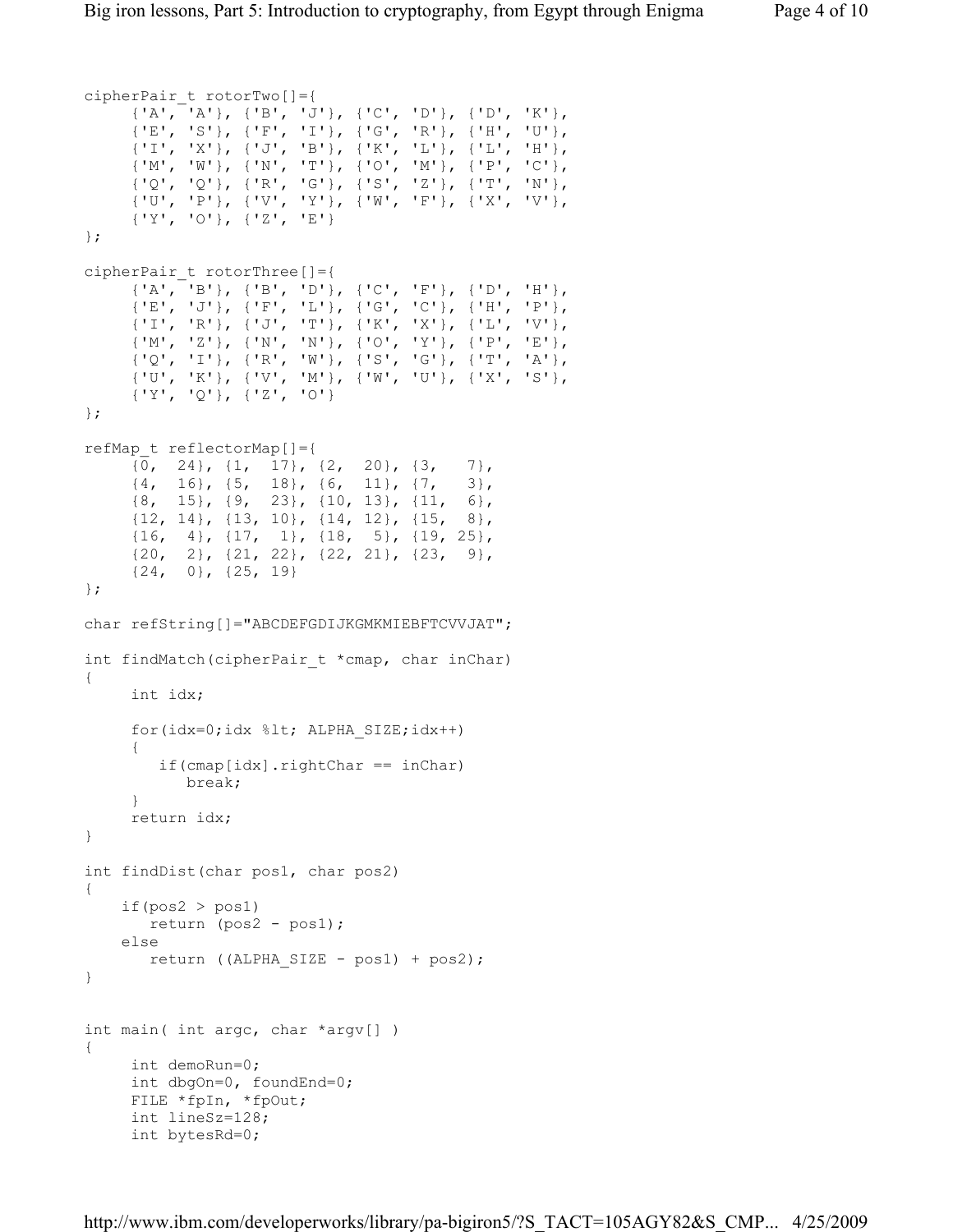```
 // Initial conditions for machine 
      int r1Idx=12, r2Idx=2, r3Idx=10, inputIdx=0, idx, rIdx, rDiff; 
      int notch1Idx=16, notch2Idx=4, notch3Idx=21; 
     if( \text{argc} == 1 || \text{argc} == 2) { 
         demoRun=1; 
         printf("Will run simple demo\n"); 
        if(argc == 2 && (strncmp(argv[1], "-D", 2) == 0))
         { 
             dbgOn=1; 
 } 
      } 
     else if(argc >= 3)
      { 
        strcpy(inputFile, argv[1]);
         strcpy(outFile, argv[2]); 
         printf("Will run Enigma3 encode on input file=%s and produce 
file=%s\n", 
                 inputFile, outFile); 
        if(argc == 4 \& (strncmp(argv[3], "-D", 2) == 0)) { 
            dbgOn=1; 
 } 
      } 
      else 
      { 
        printf("Usage: enigma3 file-to-encode outfile [-D]\n");
        exit(-1);
      } 
      if(demoRun) 
      { 
         strcpy(plainTextLine, demoEncode); 
        foundEnd = 1;
      } 
      else 
      { 
        if( (fpln=fopen(inputFile, "r")) == (FILE * ) 0) { 
            printf("ERROR: can't open input file\n"); 
           ext(-1); } 
        if( (f\nphi U = f\phi) (outFile, "w")) == (FILE * ) 0)\{ printf("ERROR: can't open output file\n"); 
           exit(-1);
         } 
        if((fgets(plainTextLine, lineSz, fpIn)) == (char *(0))
           exit(-1); } 
      do 
      { 
        for(idx=0;idx %lt; strlen(plainTextLine);idx++)
         {
```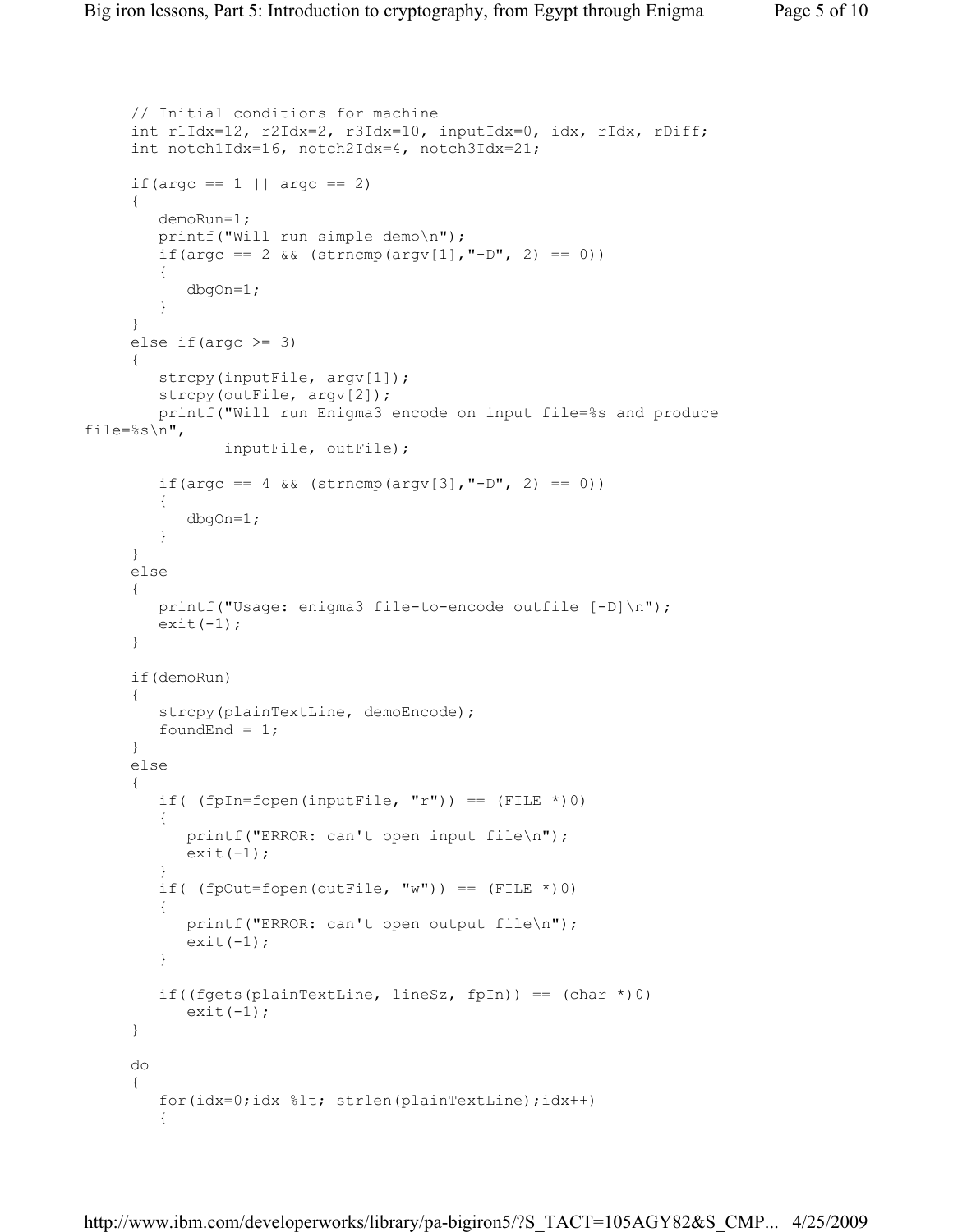```
 // Ensure that string is uppercase 
            plainTextLine[idx] = (char)toupper((char)plainTextLine\lceil \text{idx} \rceil);
             // just copy over all non-alpha characters in string 
             if(plainTextLine[idx] %lt; 'A' || plainTextLine[idx] > 'Z') 
 { 
               cipherTextLine[idx] = plainTextLine[idx]; continue; 
 } 
            inputIdx = ((int)plainTextLine(idx]) - ALPHA BASE; // Rotor adjust before encode/decode 
             // 
             r3Idx++; // rotate Right rotor 
             r3Idx %= ALPHA_SIZE; 
             if(dbgOn) 
 { 
                printf("%c, %c, %c, input=%c\n", 
                        (char)(ALPHA_BASE + r1Idx), (char)(ALPHA_BASE 
+ r2Idx), 
                        (char)(ALPHA_BASE + r3Idx), (char)(ALPHA_BASE 
+ inputIdx)); 
 } 
             // select r3 pair input 
            rIdx = (inputIdx + r3Idx) % ALPHA SIZE;
            if(dbgOn) printf("R3: %c, ", (char)(ALPHA BASE + rIdx));
             // select r3 pair output 
            rIdx = (rotorThree[rIdx].rightChar) - ALPHA BASE;if(dbgOn) printf("%c\n", (char)(ALPHA BASE + rIdx));
             // select r2 pair input 
            rIdx = (r2Idx + findDist(r3Idx, rIdx)) % ALPHA SIZE;
            if(dbgOn) printf("R2: c, ", (char)(ALPHA BASE + rIdx));
             // select r2 pair output 
            rIdx = (rotorTwo[rIdx].rightChar) - ALPHA BASE;if(dbgOn) printf("%c\n", (char)(ALPHA BASE + rIdx));
             // select r1 pair input 
             rIdx = (r1Idx + findDist(r2Idx, rIdx)) % ALPHA_SIZE; 
            if(dbgOn) printf("R1: c,", (char)(ALPHA_BASE + rIdx));
             // select r1 pair output 
             rIdx = (rotorOne[rIdx].rightChar) - ALPHA_BASE; 
            if(dbgOn) printf("%c\n", (char)(ALPHA BASE + rIdx));
             // select reflector input 
            rIdx = (findDist(r1Idx, rIdx)) % ALPHA SIZE;
             if(dbgOn) printf("REF: %c, ", refString[rIdx]); 
             // select reflector output 
             rIdx = reflectorMap[rIdx].outPos; 
             if(dbgOn) printf("%c\n", refString[rIdx]); 
             // select r1 pair input
```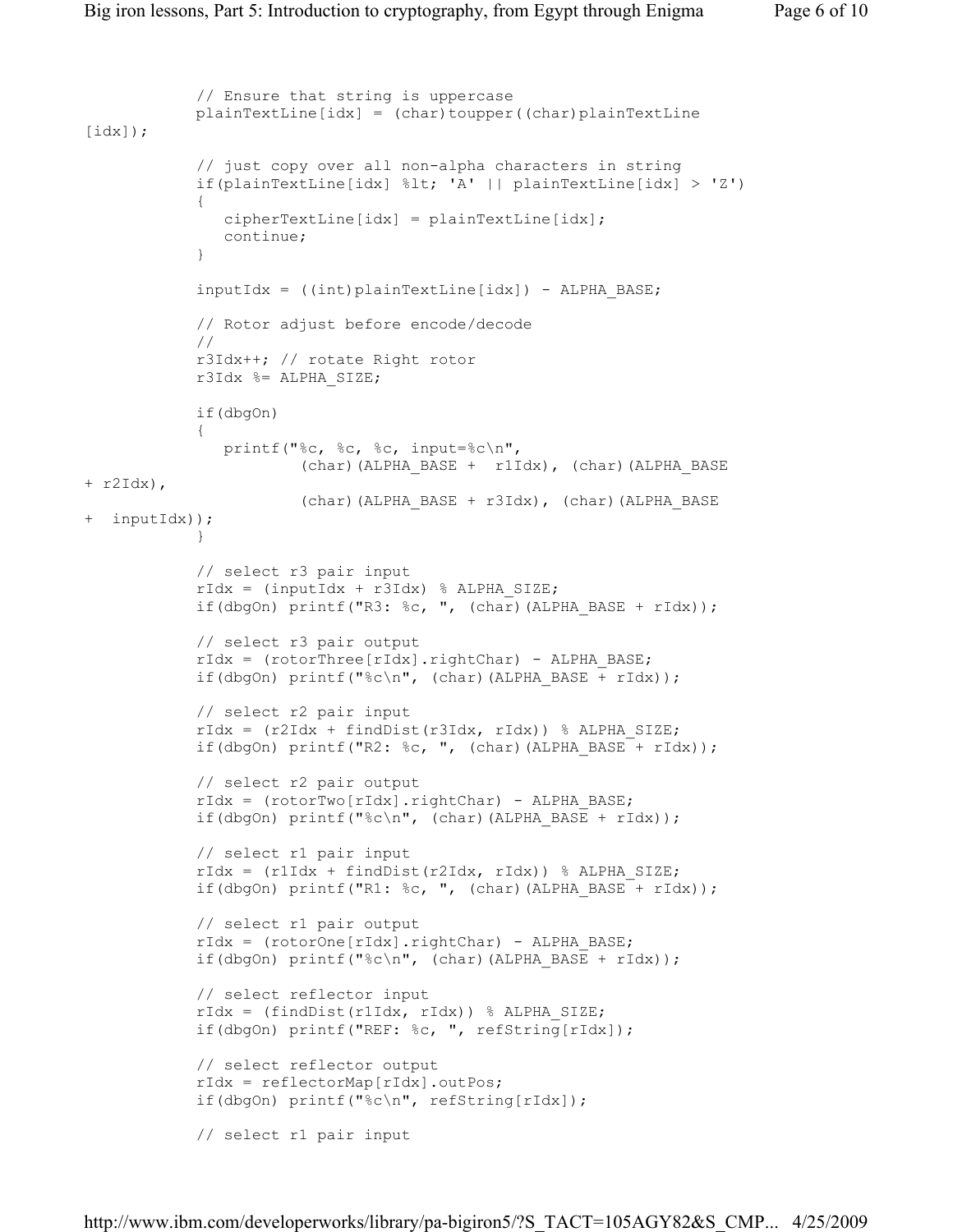```
rIdx = (r1Idx + rIdx) % ALPHA SIZE;
           if(dbgOn) printf("R1: c,", (char)(ALPHA BASE + rIdx));
            // select r1 pair output 
           rIdx = findMatch( & rotorOne[0], (char)(ALPHA_BASE +
rIdx)); 
           if(dbgOn) printf("%c\n", (char)(ALPHA BASE + rIdx));
            // select r2 pair input 
           rIdx = (r2Idx + findDist(r1Idx, rIdx)) % ALPHA SIZE;
           if(dbgOn) printf("R2: c, ", (char)(ALPHA BASE + rIdx));
            // select r2 pair output 
           rIdx = findMatch( & rotorTwo[0], (char)(ALPHA_BASE +
rIdx)); 
           if(dbgOn) printf("%c\n", (char)(ALPHA BASE + rIdx));
            // select r3 pair output - final output
            rIdx = (r3Idx + findDist(r2Idx, rIdx)) % ALPHA_SIZE; 
            if(dbgOn) printf("R3: %c, ", (char)(ALPHA_BASE + rIdx)); 
           rIdx = findMatch( & rotorThree[0], (char) (ALPHA_BASE +
rIdx)); 
           if(dbgOn) printf("%c\n", (char)(ALPHA BASE + rIdx));
            cipherTextLine[idx] = ALPHA_BASE + (findDist(r3Idx,
rIdx) % ALPHA_SIZE); 
            if(dbgOn) printf("output=%c\n", cipherTextLine[idx]); 
            // rotate other two rotors if needed 
           if(r3Idx == notch3Idx) { 
               r2Idx++; // rotate Middle rotor 
              if(r2Idx == notch2Idx) { 
                  r1Idx++; 
 } 
 } 
            r2Idx %= ALPHA_SIZE; r1Idx %= ALPHA_SIZE; 
         } 
       cipherTextLine[idx] = \sqrt{0};
       printf("Input = s\sin", plainTextLine); printf("Output = s\sin\n", cipherTextLine); 
        if(!foundEnd) 
\{ fputs(cipherTextLine, fpOut); 
           if((fgets(plainTextLine, lineSz, fpIn)) == (char *(0))
               foundEnd=1; 
 } 
      } while (!foundEnd); 
}
```
I used the three-rotor Enigma machine whose logic was encapsulated in Listing 1 to encrypt file contents into an encrypted version, as shown below:

http://www.ibm.com/developerworks/library/pa-bigiron5/?S\_TACT=105AGY82&S\_CMP... 4/25/2009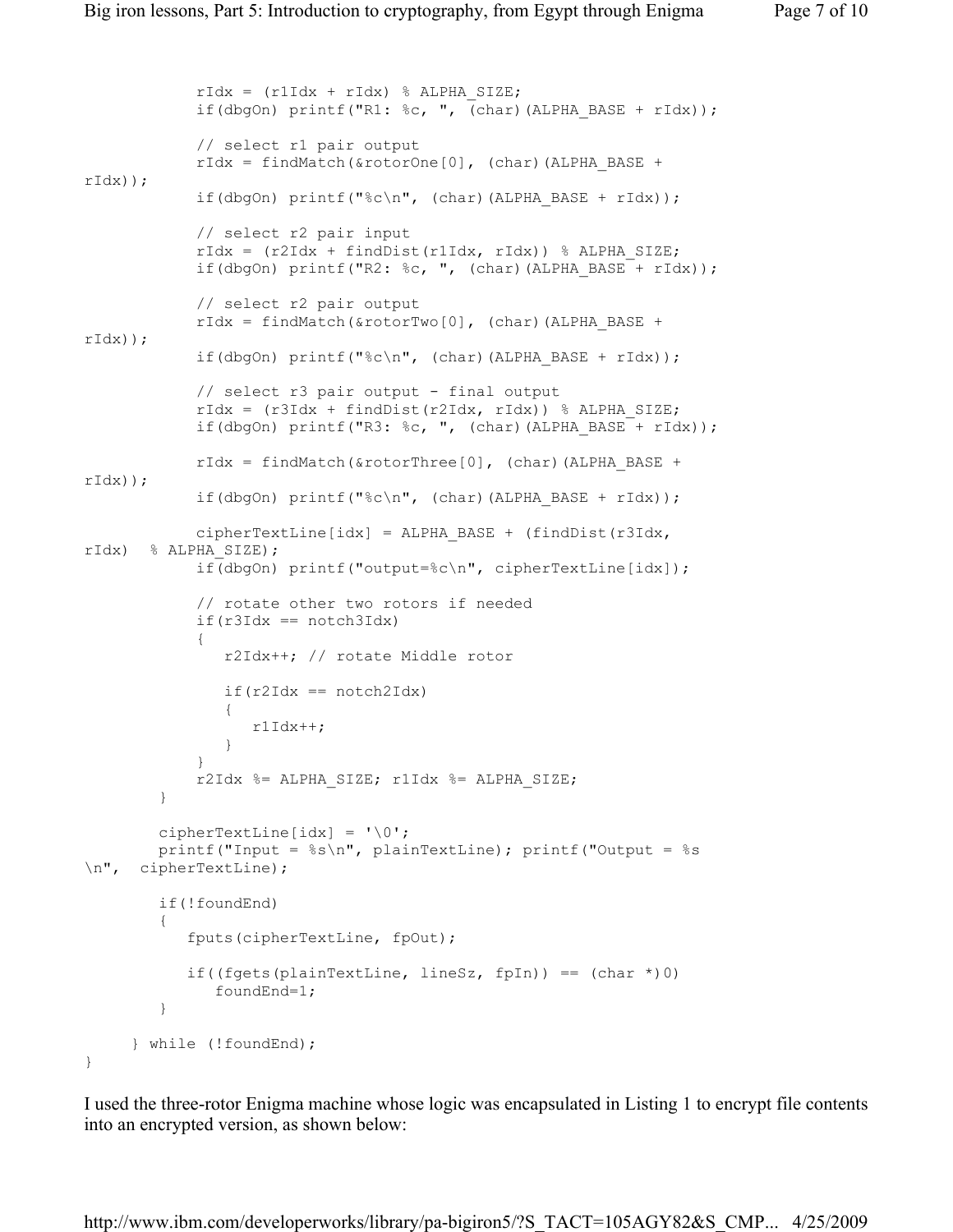\$ ./enigma3 plaintext.in cipher.out Will run Enigma3 encode on input file=plaintext.in and produce file=cipher.out Input = ENIGMA REVEALED Output = QMJIDO MZWZJFJR Input = THE QUICK BROWN FOX JUMPED OVER THE FENCE Output = YNF PVZNL JFHQX BUP XOSHNM GMSE DRM YKDDX Input = WHY WAS ALAN TURING SO IMPORTANT TO THE EFFORT TO CRACK ENIGMA? Output = ZCP BZV DQQS XWUBZV GX AWEBKYPWL BV HGA AREGCE VY IJXQS ZKFRQZ? Input = WHY EMBEDDING ENCRYPTION IS NOT EASY Output = TKU YHLNGZSMP HKQFDWPCHD DL TUV FTCV

A fun challenge: Break my simple cipher

Try to decipher the string below, which I generated with a simple substitution encryption scheme. It can be deciphered into an English sentence. It is a private key symmetric (single key) encryption method using a well-known algorithm. Be aware that this is not intended to be hard to crack, and is not strong encryption (I'm not trying to sell any snake oil). However, it should provide a nice challenge for someone new to cryptanalysis.

JI HXY EZBDN UIRE JJHWVTCPG ZGHVSH YPBT QU NY PCFPY

If you give up, you can download the solution code from the Downloads section.

#### A look ahead

As you can see from the code listing in this article, even a simple encryption scheme like Enigma can be computationally quite complex. In the next part of this series, you'll see just how complex cryptography can get, and see how a powerful coprocessor can help any application that needs to use crypto.

#### Downloads

Download the following code to test out the concepts discussed here:

- enigma3.c is the C code in Listing 1 that encapsulates the functionality of the Paper Enigma. You can also download a makefile for this code, along with input (plaintext.in) and output (cipher.out) examples.
- If you can't figure out the challenge, download prgcoding.c, which I used to encode the text, along with its accompanying makefile.

All C code was tested on Linux<sup>™</sup>, Mac OS X, and Microsoft® Windows with Cygwin.

# Resources

• The Paper Enigma Machine can be downloaded and printed for a simple hand encryption tool that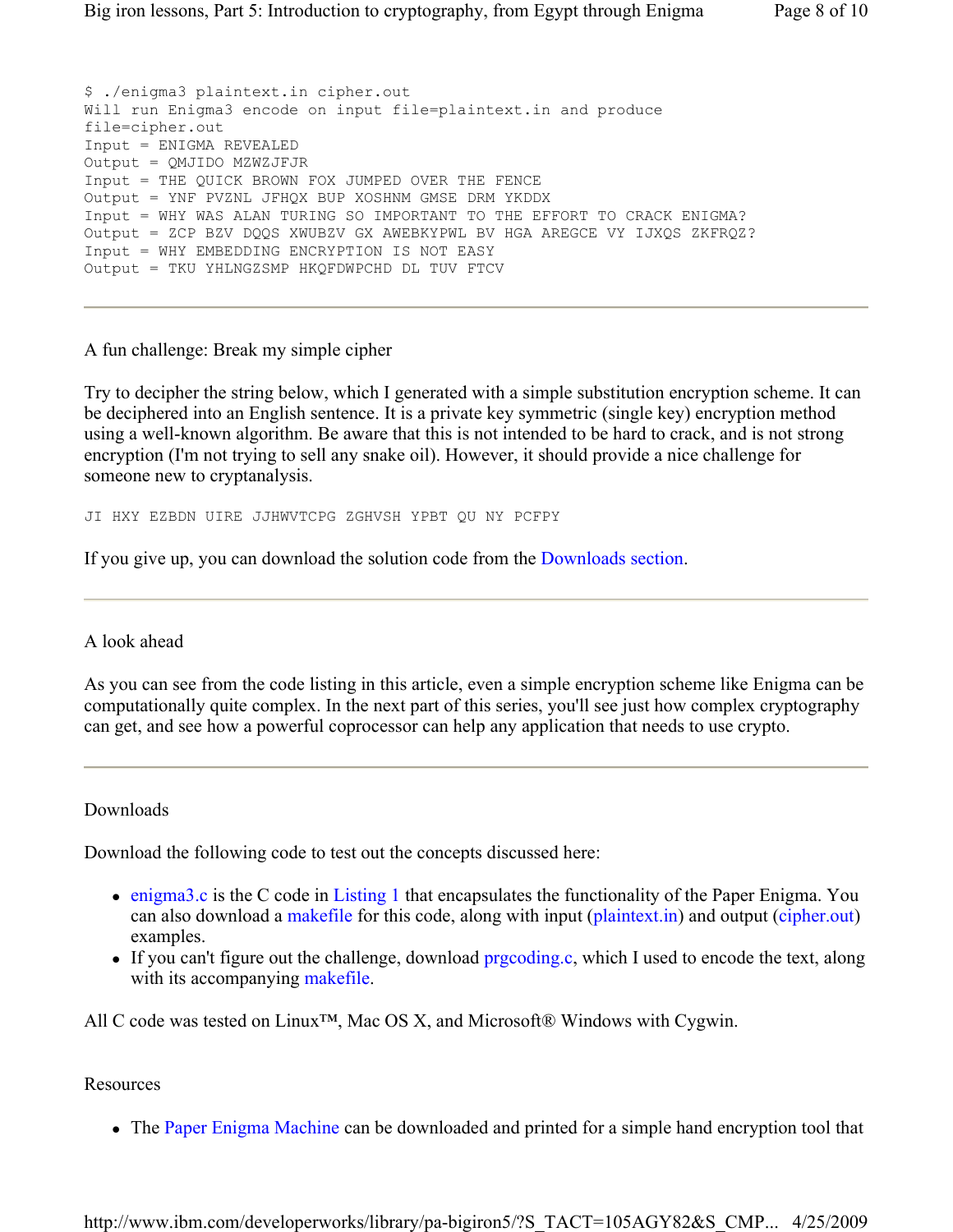will help you better understand Enigma encoding.

- The IPsec standards, developed through the IETF (Internet Engineering Task Force), are a collection of standards all related to IP security and cryptography.
- Check out this information on finding good random number generators, which are essential to encryption. You can learn more from this ACM paper, Random number generators: Good ones are hard to find, S.K. Park and K.W. Miller (October 1988).
- Applied Cryptography, Bruce Schneier (John Wiley and Sons, 1996) is one of the most comprehensive sources on encryption algorithms and theory.
- For historical information on Bletchley Park and Alan Turing's role in cracking Enigma, look into Tony Sale's Codes and Ciphers Web site in the U.K. The Enigma Code Breach by Jan Bury provides an excellent historical account including pictures and numerous details of the cryptanalysis done in Poland.
- See The Enigma Machine for a student-designed Java™ applet that simulates an Enigma machine with a nice graphical interface. Also find an Enigma machine written in Visual Basic.
- Privacy on the Line: The Politics of Wiretapping and Encryption, Whitfield Diffie and Susan Landau (MIT Press, 1999), provides a great historical overview of both the development of encryption technology and the U.S. government policies and organizations that have exercised legal controls and influence on the technologies.
- Philip Zimmermann's essay Beware of snake oil provides insight into what constitutes good encryption and why PGP got him into trouble with U.S. Customs. The PGP freeware version should only be downloaded by U.S. or Canadian citizens meeting all conditions required on the PGP download site at MIT. While PGP freeware is still available, it is not intended for commercial use; using it for commercial purposes is a violation of its license agreement. For commercial use, see the PGP Corporation's home page.
- $\bullet$  The mcrypt open source password encryption program replaces the original UNIX crypt based upon Enigma, deprecated with AT&T UNIX Version 6 as well as  $\frac{\text{crypt}(3)}{\text{introduced in AT&T}}$ UNIX Version 7, based upon the DES (Data Encryption Standard). Both can still be found in use on UNIX systems (especially  $\text{crypt}(3)$ ), but both are highly susceptible to cryptanalysis attack by crack programs such as John The Ripper. Cracking programs have legitimate uses, such as testing password quality to test system security and for recovery of lost passwords. The Wikipedia page on cryptanalysis gives a great overview of the history of ciphers, deciphering, encryption, and cryptanalysis methods.
- Learn more about the Data Encryption Standard, or DES, including how the EFF (Electronic Frontier Foundation) cracked DES in 1998.

# About the author